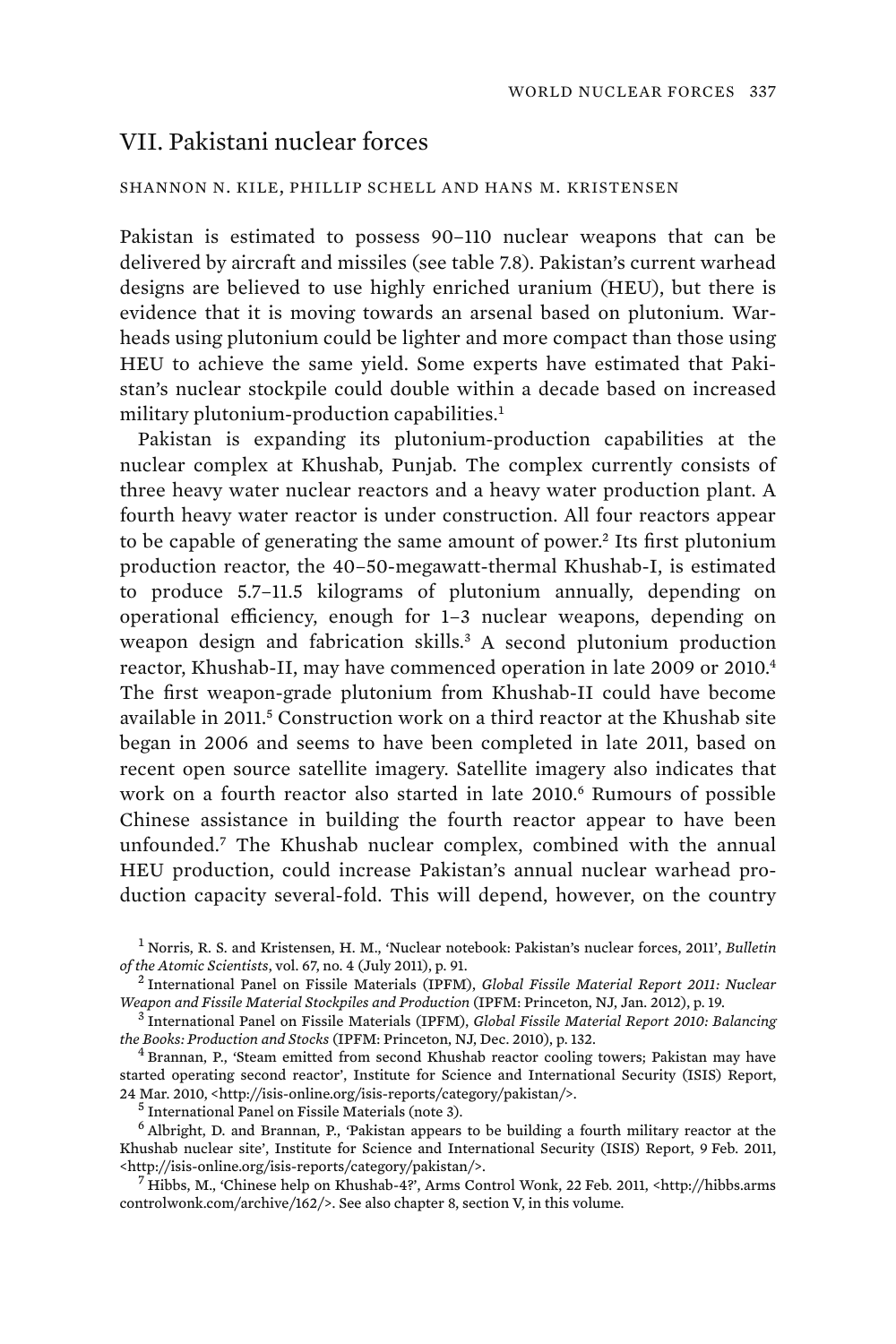|                                  | Range    | Payload |                                                                             |  |  |  |
|----------------------------------|----------|---------|-----------------------------------------------------------------------------|--|--|--|
| Type                             | $(km)^d$ | (kg)    | Status                                                                      |  |  |  |
| Aircraft                         |          |         |                                                                             |  |  |  |
| $F-16A/B$                        | 1600     |         | 4 500 Currently undergoing mid-life upgrades, to be<br>completed 2013-14    |  |  |  |
| Mirage III/V                     | 2 100    |         | 4 000 Used to test launch dual-capable Ra'ad cruise missile                 |  |  |  |
| Land-based ballistic missiles    |          |         |                                                                             |  |  |  |
| Abdali (Hatf-2)                  | $-180$   |         | 200-400 Under development; test-launched on 11 Mar. 2011                    |  |  |  |
| Ghaznavi (Hatf-3) <sup>b</sup>   | 290      |         | 500 Entered service with the Pakistani Army in 2004;                        |  |  |  |
|                                  |          |         | fewer than 50 launchers deployed; most recent test                          |  |  |  |
|                                  |          |         | launch on 8 May 2010                                                        |  |  |  |
| Shaheen I (Hatf-4) $\textdegree$ | 650      |         | 750–1 000 Entered service with the Pakistani Army in 2003;                  |  |  |  |
|                                  |          |         | fewer than 50 launchers deployed; most recent test                          |  |  |  |
|                                  |          |         | launch on 8 May 2010                                                        |  |  |  |
| Shaheen II (Hatf-6) 2 500        |          |         | (~1 000) Under development; expected to become                              |  |  |  |
|                                  |          |         | operational soon                                                            |  |  |  |
| Ghauri I (Hatf-5)                | >1200    |         | 700–1 000 Entered service with the Pakistani Army in 2003;                  |  |  |  |
|                                  |          |         | fewer than 50 launchers deployed; most recent test-                         |  |  |  |
|                                  |          |         | launch on 20 Dec. 2010                                                      |  |  |  |
| Nasr (Hatf-9)                    | ~50      |         | Under development; first test launch on 19 Apr. 2011                        |  |  |  |
| Cruise missiles                  |          |         |                                                                             |  |  |  |
| Babur (Hatf-7) $\textdegree$     | 600      |         | 400-500 Under development; most recent test-launch on                       |  |  |  |
|                                  |          |         | 28 Oct. 2011                                                                |  |  |  |
| Ra'ad (Hatf-8)                   | 350      |         | Under development; air-launched; most recent test<br>launch on 29 Apr. 2011 |  |  |  |

|  |  |  |  | <b>Table 7.8.</b> Pakistani nuclear forces, January 2012 |  |
|--|--|--|--|----------------------------------------------------------|--|
|  |  |  |  |                                                          |  |

. . = not available; ( ) = uncertain figure.

*a* Aircraft range is for illustrative purposes only; actual mission range will vary according to flight profile and weapon loading. Missile payloads may need to be reduced in order to achieve maximum range.

 $^b$  The Hatf-3 is believed to be a copy of the M-11 missile acquired from China in the 1990s.

*c* An extended-range version, the Shaheen IA, is under development.

*d* Sea- and air-launched versions are reportedly also under development.

*Sources*: US Air Force, National Air and Space Intelligence Center (NASIC), *Ballistic and Cruise Missile Threat* (NASIC: Wright-Patterson Air Force Base, OH, June 2009); US Central Intelligence Agency, 'Unclassified report to Congress on the acquisition of technology relating to weapons of mass destruction and advanced conventional munitions, 1 January through 30 June 2002', Apr. 2003, <https://www.cia.gov/library/reports/archived-reports-1/>; US National Intelligence Council, 'Foreign missile developments and the ballistic missile threat through 2015' (unclassified summary), Dec. 2001, <http://www.dni.gov/nic/special\_missile threat2001.html>; International Institute for Strategic Studies, *The Military Balance 2006– 2007* (Routledge: London, 2007); 'Nuclear notebook', *Bulletin of the Atomic Scientists*, various issues; and authors' estimates.

having sufficient capacity to reprocess spent fuel as well as an adequate supply of uranium to fuel the reactors at Khushab.<sup>8</sup>

<sup>8</sup> Albright, D. and Brannan, P., 'Commercial satellite imagery suggests Pakistan is building a second much larger plutonium production reactor: is South Asia headed for a dramatic buildup in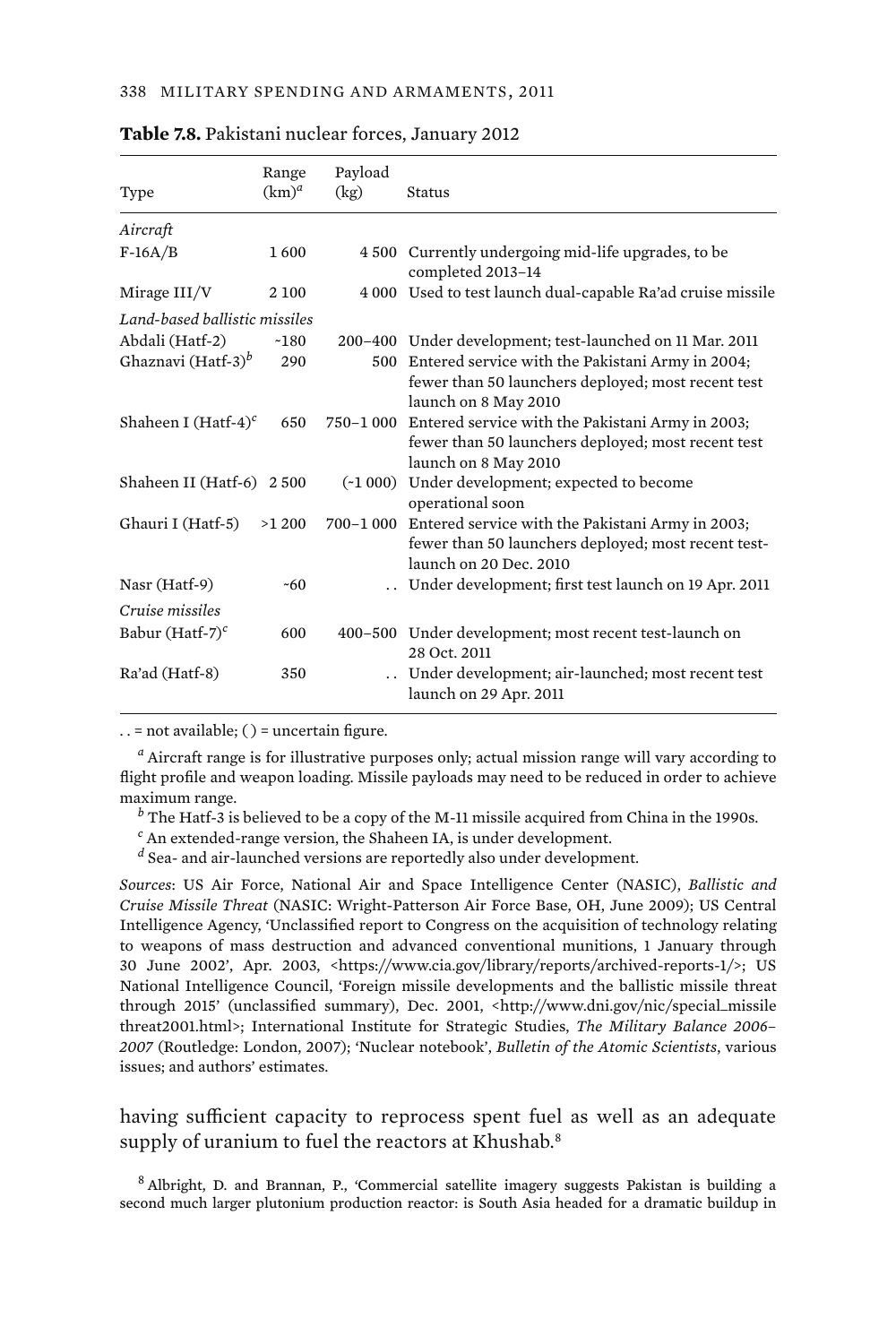As of 2011 Pakistan was estimated to have a stockpile of 2.35–3.15 tonnes of 90 per cent HEU (see section X below). The enrichment is believed to be taking place at the uranium centrifuge facilities at Kahuta and Gadwal.

## **Strike aircraft**

The Pakistani Air Force (PAF) is believed to have previously given a nuclear delivery role to some of the F-16A/B combat aircraft supplied by the USA in the 1980s.<sup>9</sup> It is unclear whether the aircraft are currently assigned nuclear missions. The PAF also operates Mirage III and V combat aircraft, which have been upgraded with new avionics to augment their strike capabilities and could have a nuclear delivery role. The range of the Mirage aircraft has been extended by the PAF's development of an aerial refuelling capability using Il-78 aircraft.

Pakistan is also developing an air-launched cruise missile, known as the Ra'ad (Hatf-8), which will have a range of 350 kilometres. The latest test launch was conducted on 29 April 2011. According to the Pakistani Inter Services Public Relations, the Ra'ad is a dual-capable cruise missile with 'stealth capabilities' that 'enabled Pakistan to achieve greater strategic stand off capability on land and at sea'.<sup>10</sup>

## **Land-based missiles**

Pakistan's operational nuclear-capable ballistic missile arsenal is of three types. The Ghaznavi (Hatf-3) is a solid-fuelled, road-mobile short-range ballistic missile (SRBM) that was inducted into service with the Pakistani Army in 2004. The solid-fuelled Shaheen I (Hatf-4) SRBM entered into service in 2003. The liquid-fuelled Ghauri I (Hatf-5), which is based on the North Korean Nodong missile, is Pakistan's only operational medium-range ballistic missile (MRBM).

Pakistan's National Defence Complex is developing additional types of nuclear-capable ballistic missile: the medium-range Shaheen IA and Shaheen II (Hatf-6) and the short-range Abdali (Hatf-2) and Nasr (Hatf-9). The Shaheen IA is an extended-range version of the Shaheen I. The Shaheen II is a two-stage, solid-fuelled, road-mobile missile that may eventually replace the Ghauri MRBM. It has been under development for more than a decade and may soon become operational.

nuclear arsenals', Institute for Science and International Security (ISIS) Report, 24 July 2006, <http://isis-online.org/isis-reports/category/pakistan/>. <sup>9</sup>

 $9$  US National Security Council, 'Report to Congress on status of China, India and Pakistan nuclear and ballistic missile programs', 28 July 1993, obtained under the US Freedom of Information Act by the Federation of American Scientists, <http://fas.org/irp/threat/930728-wmd.htm>, p. 7.  $^{10}$  Pakistani Inter Services Public Relations, Press Release no. PR104/2011-ISPR, 29 Apr. 2011,

<sup>&</sup>lt;http://www.ispr.gov.pk/front/main.asp?o=t-press\_release&date=2011/4/29>.